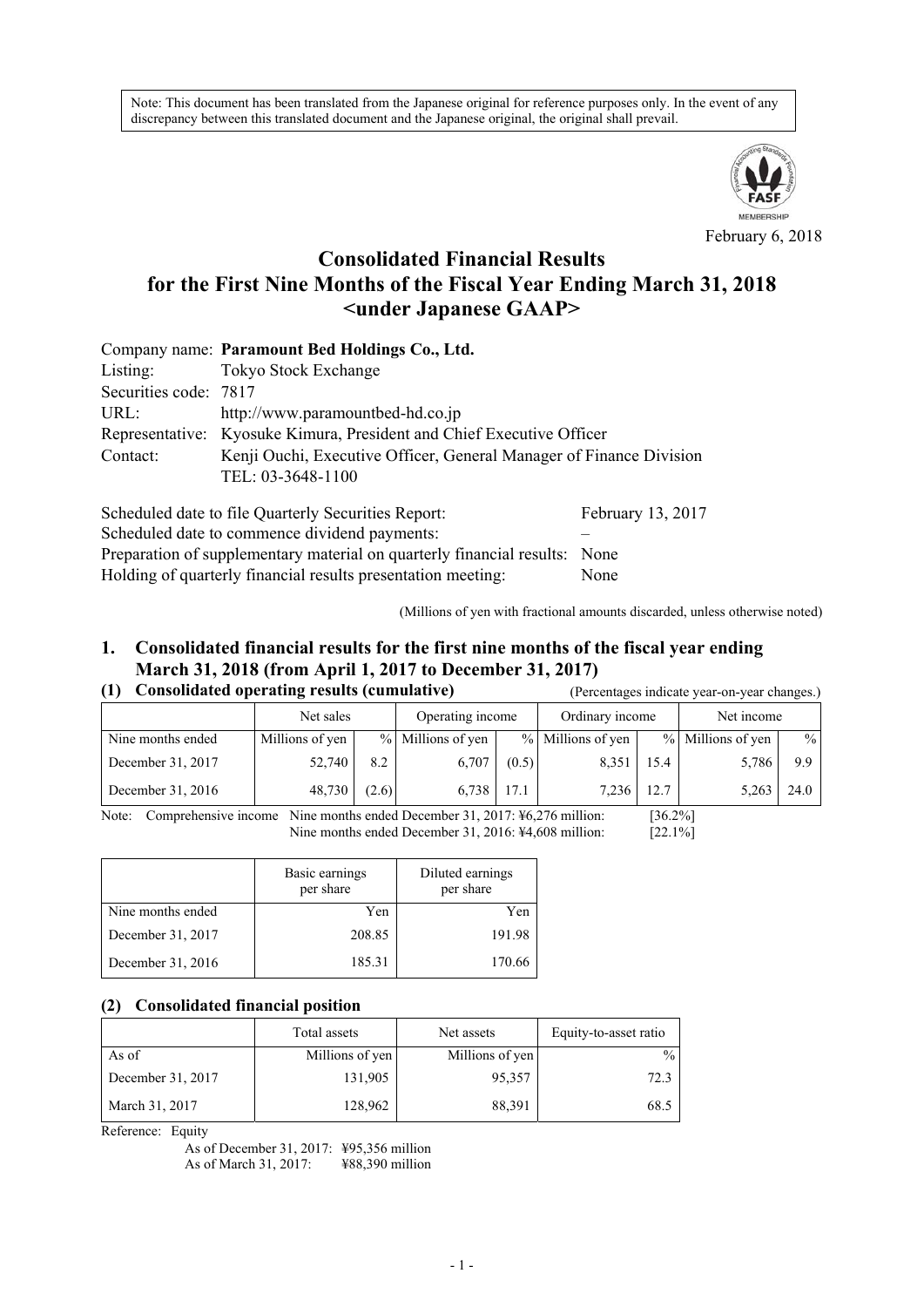## **2. Dividends**

|                                                    | Dividends per share |                    |                   |                 |       |  |  |  |  |  |
|----------------------------------------------------|---------------------|--------------------|-------------------|-----------------|-------|--|--|--|--|--|
|                                                    | First quarter-end   | Second quarter-end | Third quarter-end | Fiscal year-end | Total |  |  |  |  |  |
|                                                    | Yen                 | Yen                | Yen               | Yen             | Yen   |  |  |  |  |  |
| Fiscal year ended<br>March 31, 2017                |                     | 40.00              | –                 | 50.00           | 90.00 |  |  |  |  |  |
| Fiscal year ending<br>March 31, 2018               | –                   | 45.00              |                   |                 |       |  |  |  |  |  |
| Fiscal year ending<br>March 31, 2018<br>(Forecast) |                     |                    |                   | 45.00           | 90.00 |  |  |  |  |  |

Note: Revisions to the dividends forecasts most recently announced: None

Dividends for the fiscal year ending March 31, 2017, were as follows: interim regular dividends of ¥40 in addition to year-end regular dividends of ¥40 and year-end commemorative dividends of ¥10.

## **3. Consolidated earnings forecasts for the fiscal year ending March 31, 2018 (from April 1, 2017 to March 31, 2018)**

|                                      | Net sales          |               | Operating income     |               | Ordinary income      |               | Net income         |               | Basic earnings<br>per share |
|--------------------------------------|--------------------|---------------|----------------------|---------------|----------------------|---------------|--------------------|---------------|-----------------------------|
|                                      | Millions of<br>yen | $\frac{0}{0}$ | Millions of 1<br>yen | $\frac{0}{0}$ | Millions of 1<br>ven | $\frac{0}{0}$ | Millions of<br>yen | $\frac{0}{0}$ | Yen                         |
| Fiscal year ending<br>March 31, 2018 | 76.000             | 3.8           | 11,500               | 4.4           | 12,500               | 6.0           | 8,500              | (5.9)         | 307.81                      |

(Percentages indicate year-on-year changes.)

Note: Revisions to the earnings forecasts most recently announced: None